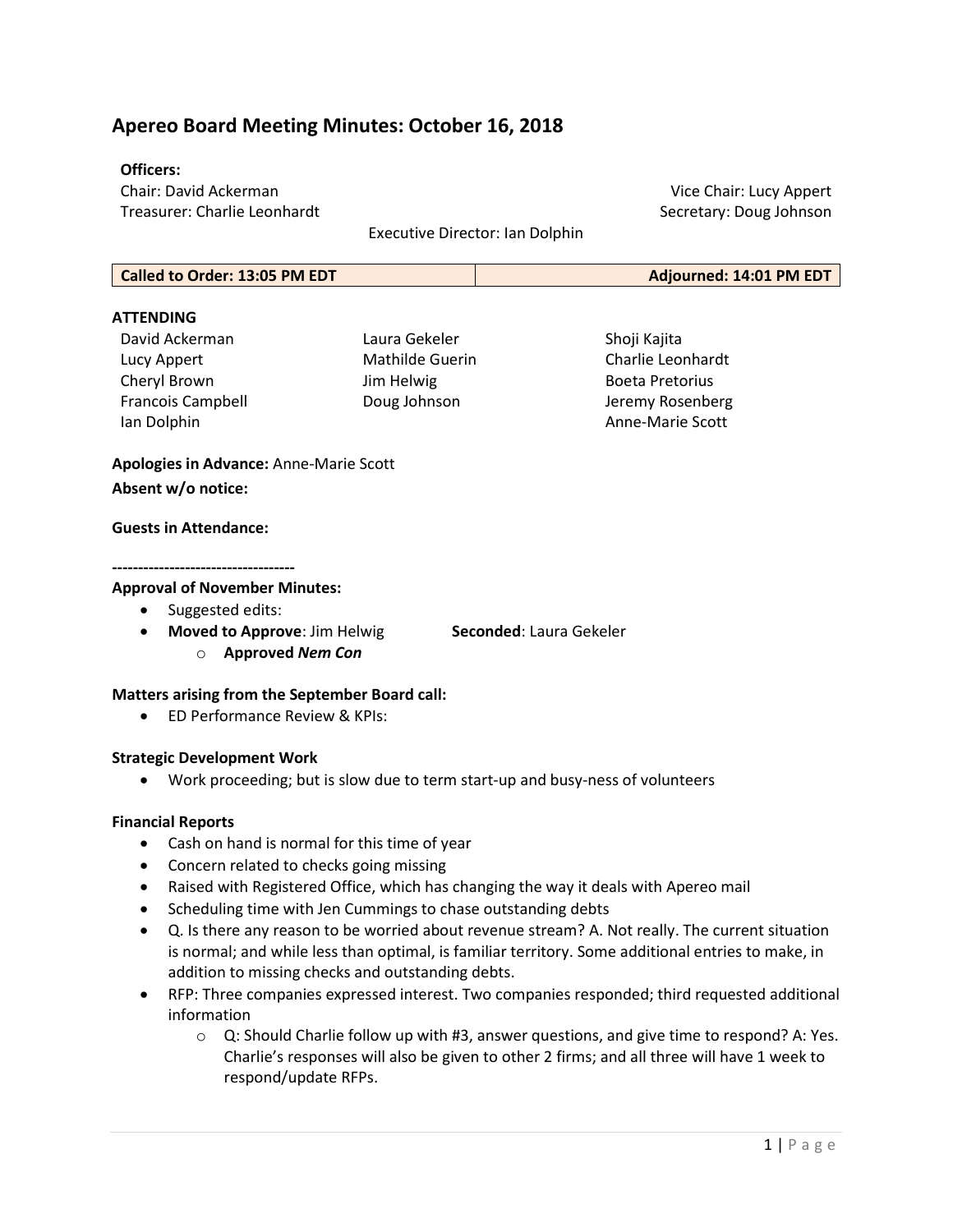# Board AGM Timing

- Suggestion 1: To move the f2f meeting to the Thursday following Open Apereo
	- $\circ$  Pro New Board members could be seated and onboarding facilitated more rapidly
	- $\circ$  Con Day after conference is widely used for software community face-to-face meetings
- Suggestion 2: To move the meeting to the Thursday following Open Apereo and make this meeting the Board AGM
	- $\circ$  Pros The meeting would seat new board members and immediately follow the Foundation AGM
		- This timing would synchronize better with our current planning cycle, which makes use of Open Apereo as a fixed point for f2f community discussion around strategic objectives, and is settling into a June-May pattern
	- $\circ$  Con Day after conference is widely used for software community face-to-face meetings
		- Apereo financial planning cycle is January December
- Other Implications:
	- $\circ$  Financial planning: Moving the Board AGM would allow greater time and focus on annual finances at this meeting. This examination would be mid-point (approximately) in our planning cycle, allowing for adjustment as appropriate.
	- o The term of current officers could be extended, and elections held at the board AGM, or new officers elected in January until June.

# Discussion:

- Many software communities typically wrap up by Noon, Thursday; but some groups find Wednesday PM to be better for attendance than Thursday AM
- What about keeping F2F meeting but also having a second meeting Thursday morning to meet/introduce new members? [I like getting new members involved with decision making issues ASAP]
- A Board meeting would fit better on Thursday than Wednesday afternoon
- Discussion will continue off-line

# Discussion of three documents arising from strategic planning:

- Generic benefits of open source software
- **Benefits of open source for education**
- Value of Apereo Foundation membership
- Please comment by next week (+/- 22 October)

Motion to Adjourn: Jim Helwig Second: Anne-Marie Scott Approved Nem con. Adjournment: 1401 hrs (EDST)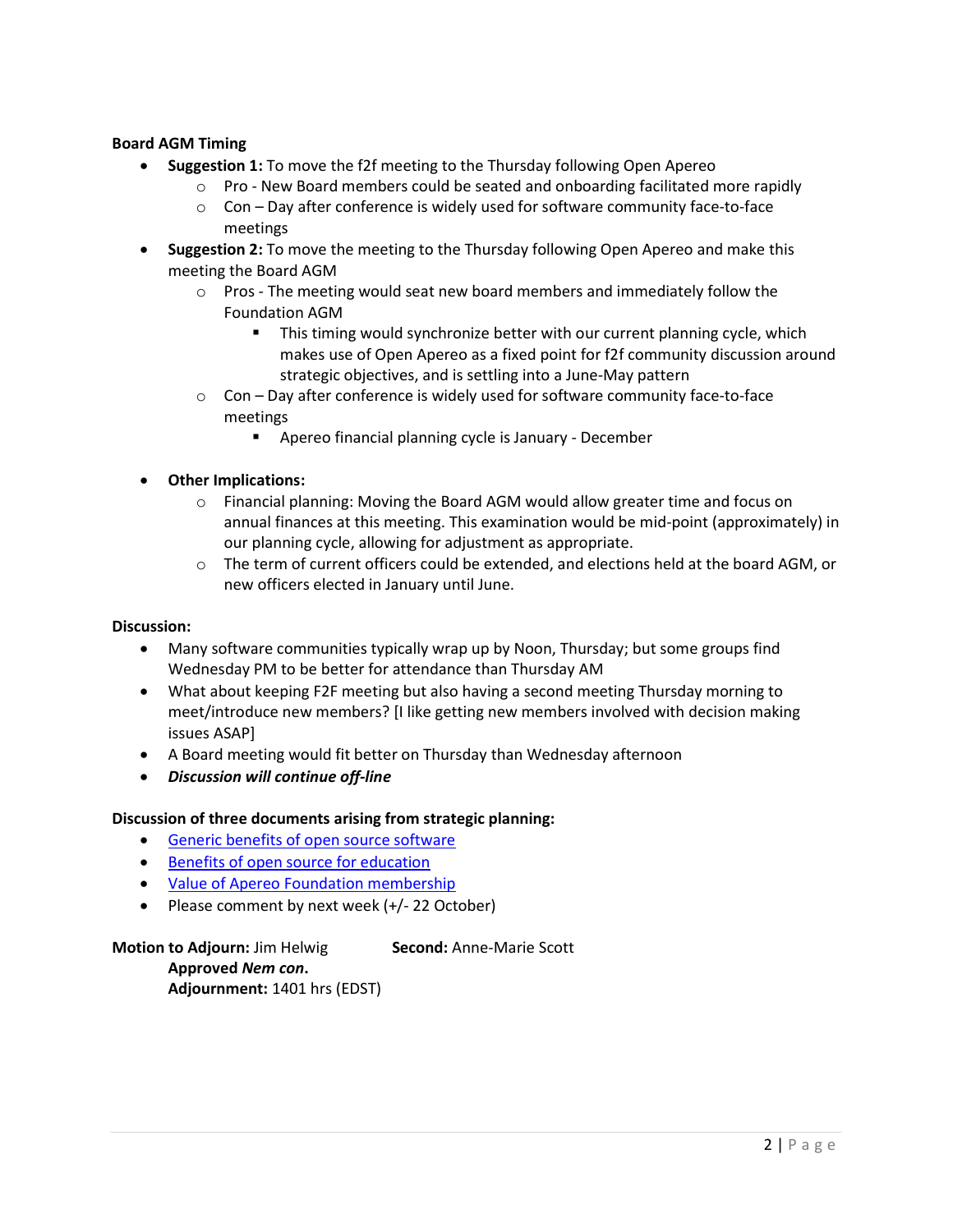# Executive Director's Notes

Items presented to the Board but not discussed in the Board meeting

- 1. Strategic Development work is progressing. We still require additional volunteers, and comments on draft documents have been sparse. Lazy consensus appears the best means to make operational progress. There has been no discussion of posts to the open and all projects lists on 'software community health' and 'services and new ideas'. The Board may wish to consider its potential role in terms of stimulating community discussion.
	- a. Theme 1: Membership and Financial Health
		- Members: Cheryl Brown, Boeta Pretorius, Ian Dolphin
		- Three documents before the board on this call the generic value of open source software, the value of open source software for education, and the Apereo value proposition – are under discussion by this group, and the communications group. These should be finalised by mid-October.
	- b. Theme 2: Partnerships
		- Members: Anne-Marie Scott, Laura Gekeler, Ian Dolphin
		- A meeting with ESUP-Portail is planned to take place in Edinburgh in late November.
	- c. Theme 3: Communications, Outreach and Engagement
		- Members: Jim Helwig, Lucy Appert, Mathilde Guerin, Christian Murphy, Ian Dolphin.
		- In addition to the documents mentioned under (a), a draft purpose document for the web site is being finalized
	- d. Theme 4: Recognition Programs and Development Opportunities
		- Members: Cheryl Brown, Lucy Appert, Anthony Whyte, Ian Dolphin
	- e. Theme 5: Software Community Health
		- Members: Laura Gekeler, Anne-Marie Scott, Miguel Laginha, Julian Tenney, Janice Smith, Ian Dolphin
		- A draft metrics document has been discussed and has been posted to the open list and all software communities.
	- f. Theme 6: Foundation Services and New Ideas
		- Members: Francois Campbell, Julian Tenney, Jacques Raynauld, Miguel Laginha
		- A draft process document has been discussed and circulated to the open list and all software communities.

# 2. Apereo Key Performance Indicators Draft

The draft Apereo Foundation KPI's have been re-worked to include timeframes and circulated to the Board.

A link to the draft has been sent to Board members; please review and comment.

# 3. Open Apereo 2018

A call for volunteers to form a planning committee has been issued.

# 4. EDUCAUSE Student Success Analytics Constituent Group Steering Group.

I have continued to participate in the two-weekly calls of the EDUCAUSE SSACG Steering Group. A document I drafted has been approved by the group as a basis for growing international communication and cooperation around learning analytics deployments. The Board may wish to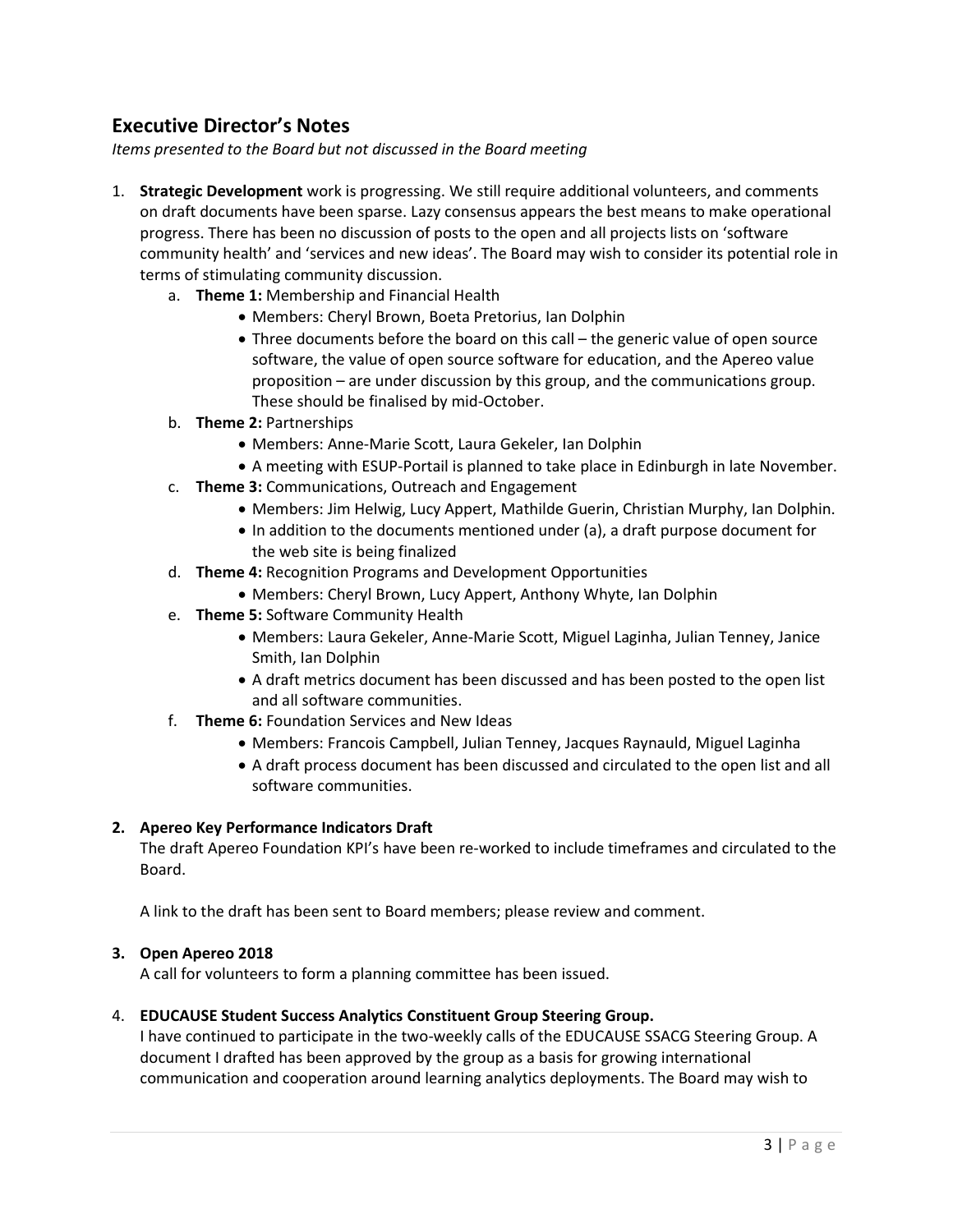discuss this initiative, and potential overlaps with our open analytics initiative on a future call. I will attend the group face to face meeting at EDUCAUSE Annual Conference remotely.

- 5. An Excel workbook with a schedule of membership processing is copied into the Board Google Drive folder. This should not yet be regarded as completely validated, but is offered as an indication of progress.
- 6. Work to transfer the Apereo OAE tenant to the ESUP-Portail OAE instance is underway.

# 7. Forthcoming Events

- 17th October, 1200 US Eastern Webinar: Opencast in teaching & learning
- 22nd/23rd October Learning and Student Analytics Conference, UvA: ID Providing Keynote
- 30th October 2nd November EDUCAUSE Annual Conference
- 7th November Sakai Virtual Conference
- 15th November EDALEXpro, Melbourne, Victoria: ID Providing keynote
- 14th/15th November Open EQUELLA Advisory Board meeting, Melbourne, Victoria
- 12th December, 1200 US Eastern Webinar: Event Management in UniTime
- 2-6 June -- Open Apereo (7 June Board Meeting)
- Apereo Webinars: https://www.apereo.org/content/apereo-events
- More events will be listed at https://www.apereo.org/events